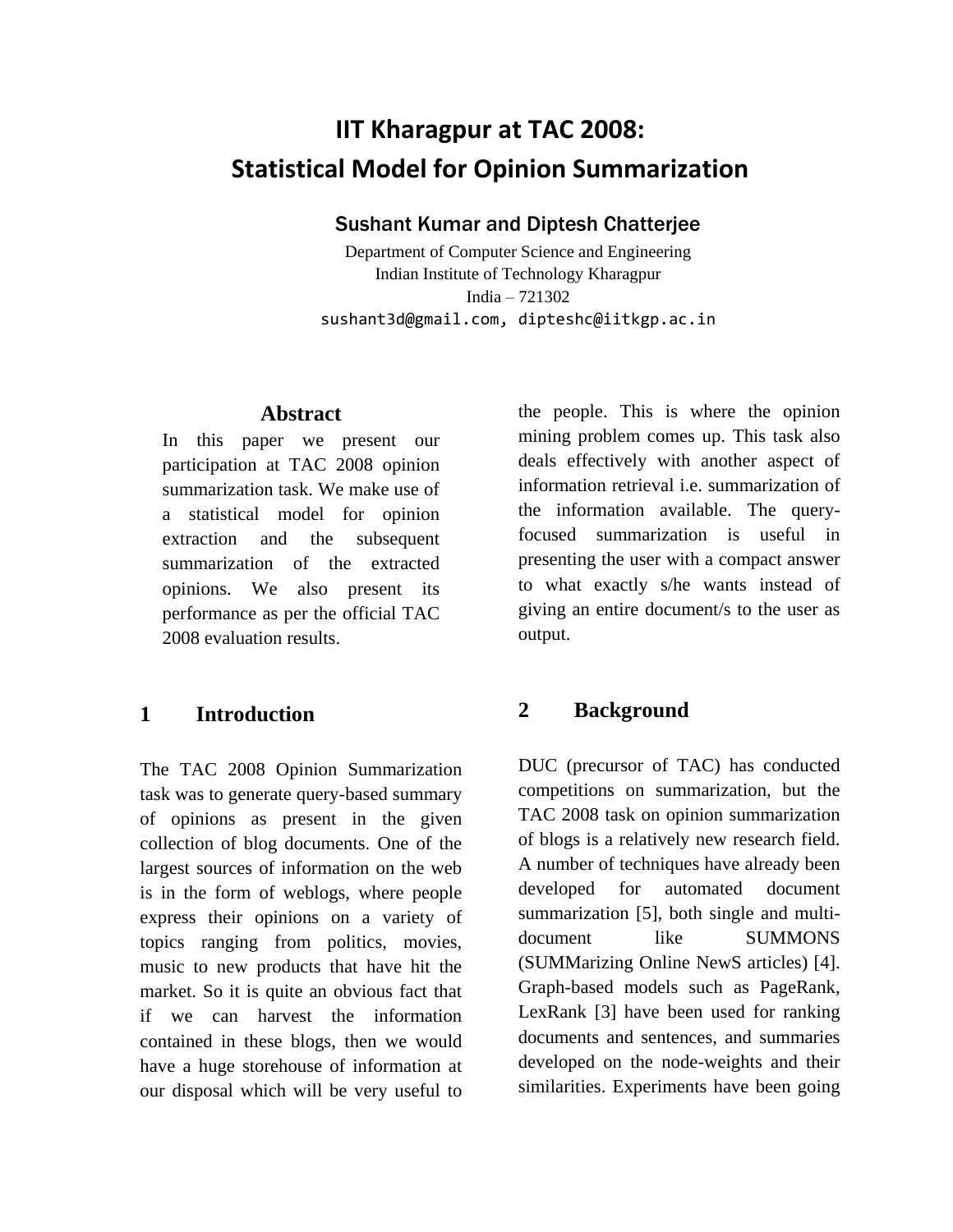on for developing good Opinion extraction systems. The kind of data available on web like, product reviews, blogs, movie reviews, surveys etc. have facilitated the need to develop a system which can cater to a user"s query on the opinions expressed in any document on any domain. For example, a consumer who wants to buy any product, say a camera, would be very happy to get a quick summary of the opinions expressed by other consumers about any particular camera model or a more general overview of consumer reviews on different camera models. Also the opinions extracted should be summarized and presented in a structured format which is easy to understand for the users.

# **3 Our Approach**

Our entire system was divided into three main modules: Text extraction, Opinion sentence extraction and summarization. The major steps in that are as follows:

- **1.** First, a simple parser was developed for extraction of relevant text from the blog documents provided. This module gave us all the sentences present in the blog documents (Let's call the set of these sentences to be D).
- **2.** The sentences extracted from the blog documents (D) were then used by the Opinion extraction module to extract all the sentiment sentences (let it be set S,  $S\subseteq D$ ). This module also made use of the target query and

optional snippets provided by TAC along with a sentiment wordlist acquired from a corpus (sub-section 3.1). Firstly, we filtered out the query-related sentences from D, and then opinion sentences(S) were extracted from these filtered sentences. In case we could not get any opinion sentences due to inefficient query-based text filtering or opinion extraction, then we used the snippets to derive the opinion sentences from that document. Then we compared the length of S with the summary word-limit.

- **3.** If the opinion sentences(S), so extracted, were within the word-limit of the summary then these sentences were reordered as per their document index keeping the sentences in the same document together. This was done to make the summary more fluent making a crude assumption that two sentences in the same document are more likely to be coherent.
- **4.** If the extracted opinion sentences(S) were not within the summary wordlimit, then we used the extractive summarization module to get the final opinion summary. The summarizer used only the opinion sentences(S) for generating the summary, ignoring all other text in the blog documents.

 We present below an overview of our system, depicting the modular structure that we have implemented.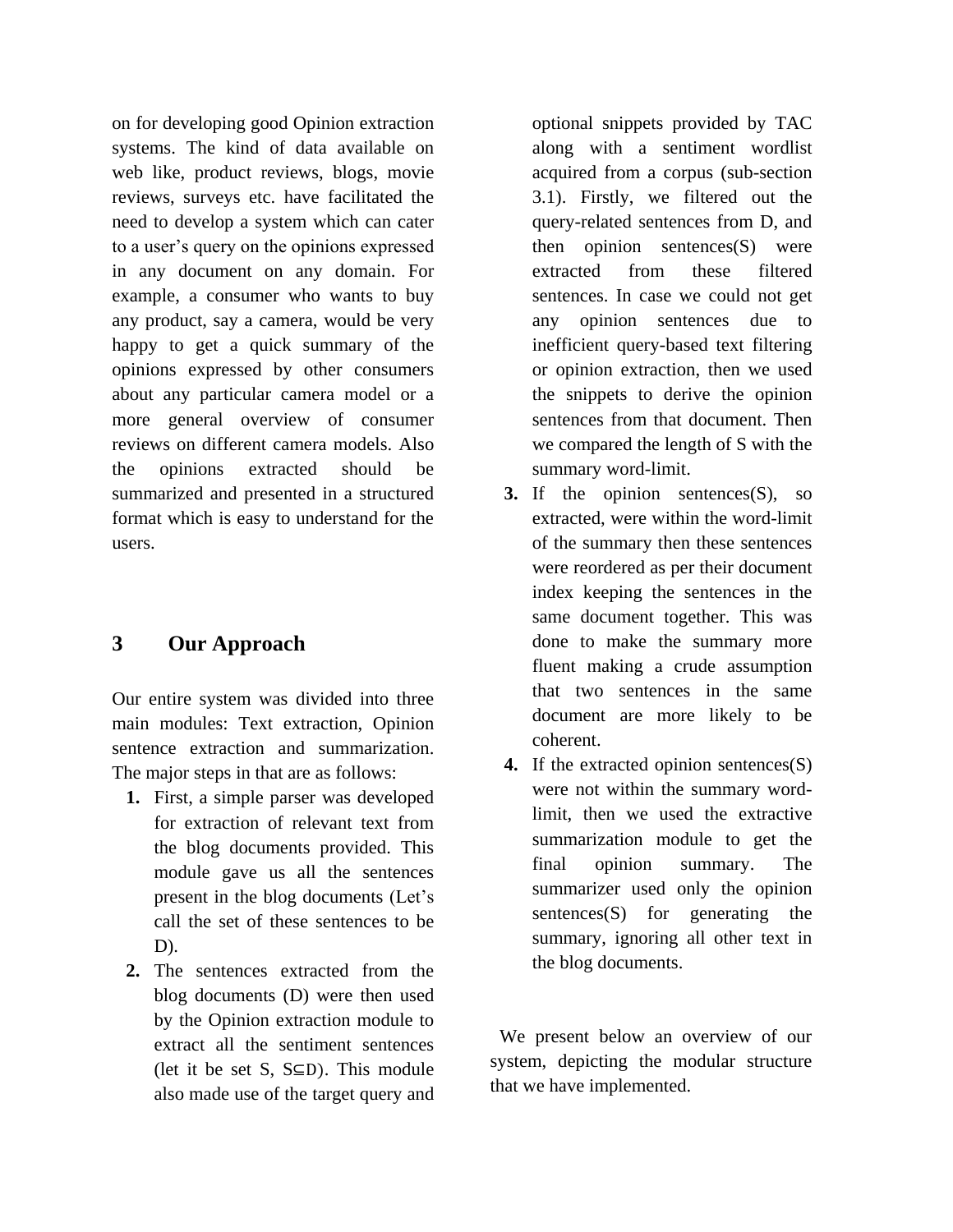

**Figure 1:** *An overview of the System*. (*\* → provided by TAC*)

The algorithm for opinion extraction uses a sentiment wordlist to determine the opinion polarity of a text and based on a ranking formula determines the opinion content of a piece of text. We used an extractive summarization system based on the Lexrank algorithm for summarization but with a new formula for ranking of the sentences. The entire system was built in Python and we used the Natural Language ToolKit extensively. The sub-section 3.1 presents the method used to acquire the opinion wordlist. In sub-section 3.2 we explain the method used for Opinion extraction. And in sub-section 3.3 we show the algorithm used for document summarization.

## **3.1 Vocabulary Acquisition**

For our system, we needed a list of sentiment words. For this purpose, we used seeding. At first we analyzed some documents on the web, mostly blogs to collect a set of approximately 100 positive and 100 negative opinion words. The blogs that we analyzed mainly dealt with movie reviews, political reviews and book reviews. We also made extensive use of the opinion corpus by Bo Pang and Lilian Lee [1] for finding the list of sentiment words. After manually preparing the initial seed list, we passed the list through the Wordnet. During extraction from Wordnet, we have considered only Synonyms, Hyponyms, Meronyms for same polarity and the Antonyms for words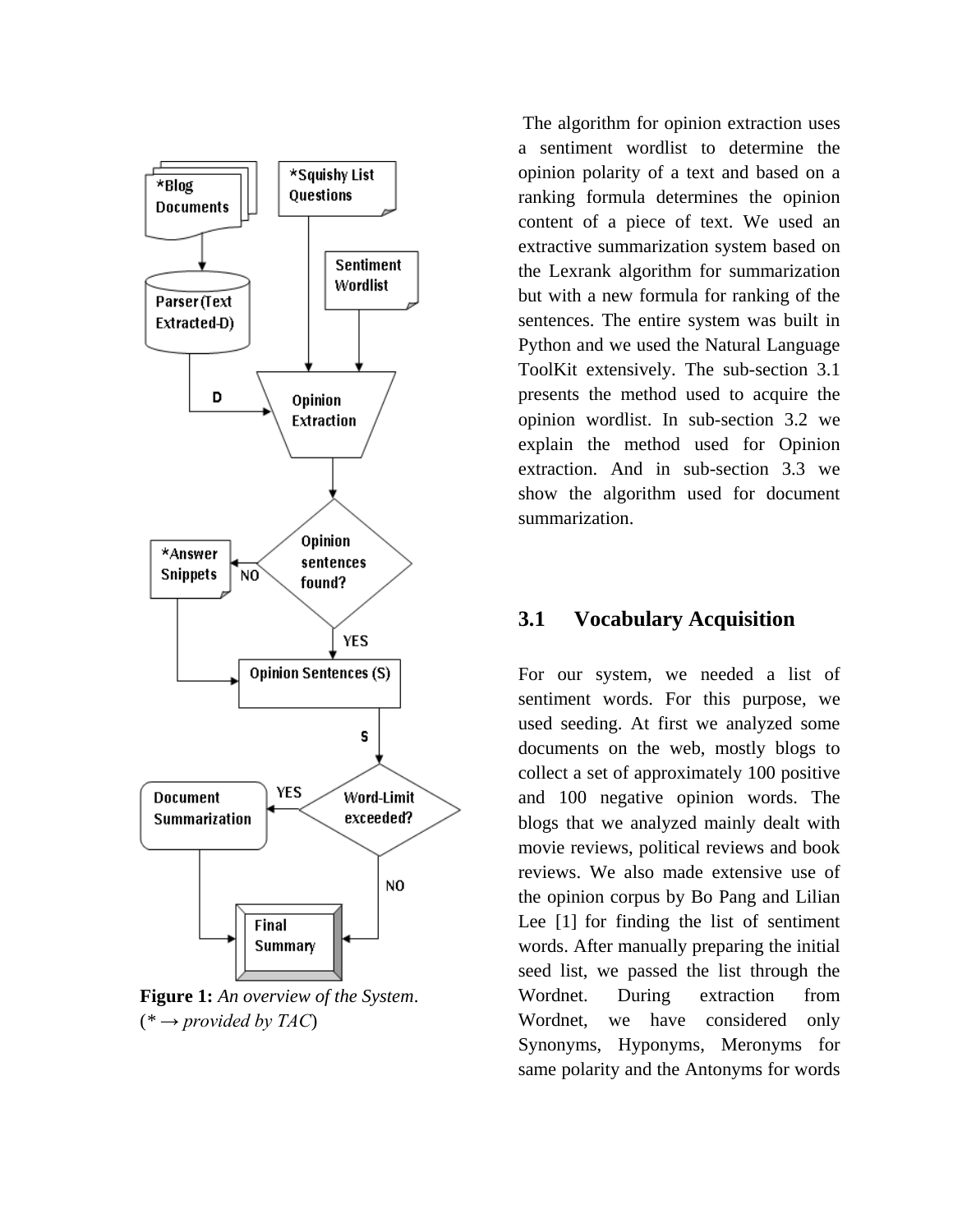with opposite polarity. The results that we obtained were as follows:-

| Number    | Number   | Number     | Percentage |
|-----------|----------|------------|------------|
| of        | of       | of words   | accuracy   |
| Iteration | words    | correctly  |            |
|           | obtained | classified |            |
| First     | 1634     | 1458       | 89.22%     |
| Second    | 3872     | 3109       | 80.29%     |
| Third     | 6982     | 6108       | 87.48%     |

**Table 1:** Results of sentiment words extraction from corpus

The corpus acquired by the above method consisted of two lists of words – one for positive opinion polarity and the other for negative opinion polarity. The words were then manually processed to correct the errors caused during the automatic classification process to get a more refined list of words.

In the next step, the words were classified according to sentiment level. This part of the operation was also manual. We grouped the words under the following categories:-

- Strongly Positive (Score=2)
- Weakly Positive (Score=1)
- $\bullet$  Mixed opinion (Score=0)
- Weakly Negative (Score=-1)
- Strongly Negative (Score=-2)

The final corpus consisted of a list of sentiment words that were grouped under the polarity and the strength of opinion. We considered unigrams and bigrams only

in this system because of the generic nature of the system. A more domain specific system would be able to incorporate higher order N-grams in its computational model.

Another part of the corpus was a list of some 50 quantifiers that are able to reverse the opinion polarity of a word. For example:-

*This is a good book.*

This sentence conveys a positive opinion. But the following sentence:-

*This is not a good book.* conveys a negative opinion. This is due to the presence of the word "*not*" which reverses the polarity of "*good*". This list is an integral part of the opinion extraction algorithm.

# **3.2 Algorithm for Opinion Extraction**

The opinion extraction algorithm is run on the individual documents belonging to a particular topic separately [2]. It has not been designed for multi-document opinion extraction. Another feature of this system is that it is query-focused. The opinion finding algorithm consists of the following steps:-

*STEP 1:* The query statement is parsed to extract the names in the query statement. These names form the search keywords. Also, the words in the query statement are matched with the list of sentiment words in order to find out what kind of opinion is being asked for by the user. In case of no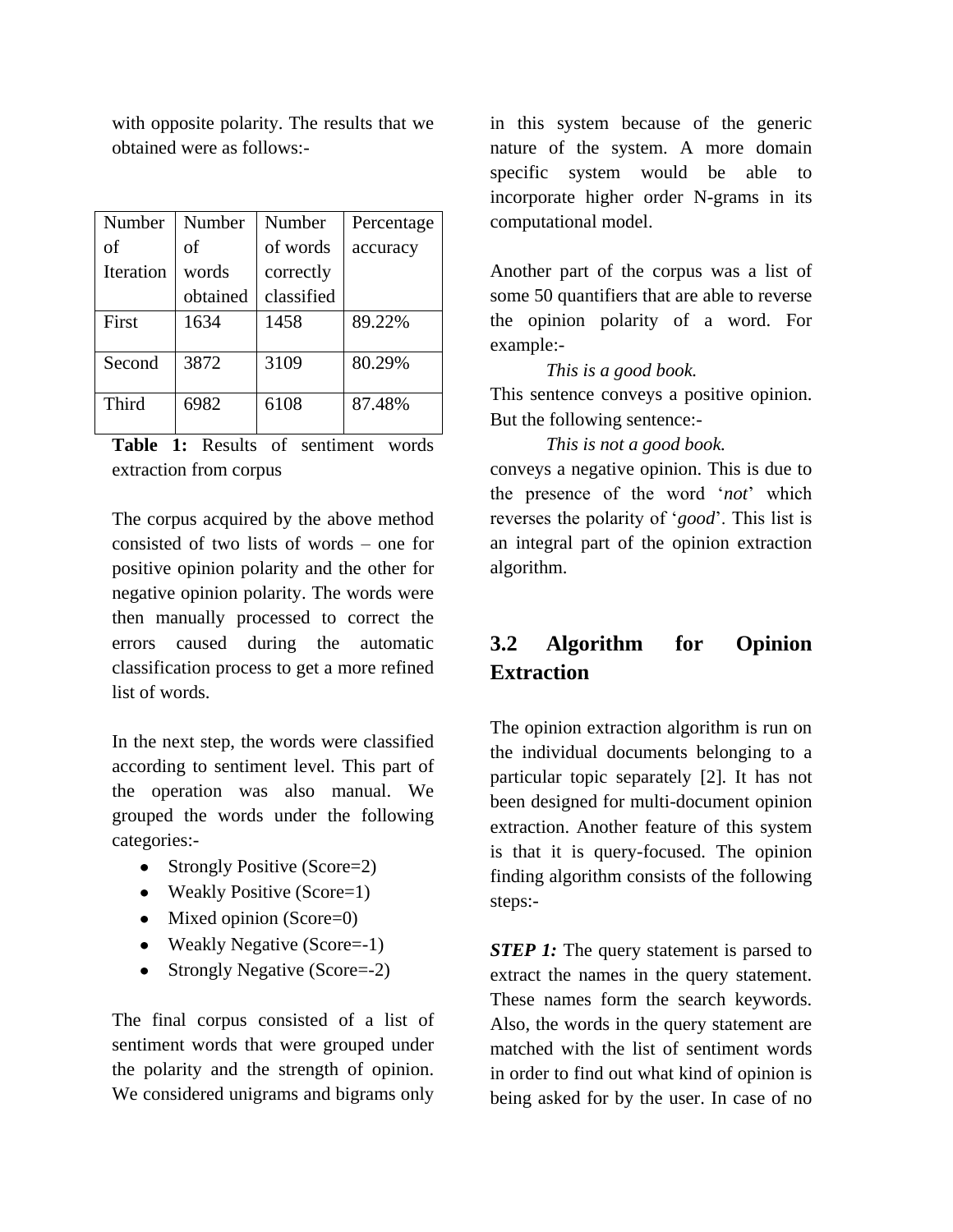matches, the words are passed through Wordnet and the resulting set of Synonyms, Meronyms and Hyponyms are matched with the words in the existing wordlist.

*STEP* 2: Segment the document into sentences.

*STEP* 3: For each sentence, find the occurrence of the query keywords (say *w*). Let they be located at position *i* in the sentence.

*STEP 4:* Check for all words in positions  $(i-6)$  to  $(i+6)$ . If there is a sentiment word in that region, mark that sentence as one opining about word *w*. If not, go to step 2.

*STEP 5:* If the sentiment word occurs at position k, check for words in the positions  $(k-2)$  to  $(k+2)$ . If there are words in that range which are also in the list of negation words, then reverse the polarity of the sentence.

*STEP 6:* From the list of polarity strength, calculate the total strength of the sentiment words. This computation is to be done keeping in mind the reversal of polarity. For example, a word with strength -1, if reversed, gets a strength of +1. Compute the average polarity of words by dividing the sum by the number of sentiment words found.

*STEP 7:* The opinion polarity of the sentences is computed as follows:-

> • Average Polarity $>1$  => Strongly positive opinion

- $\bullet$  0.3<Average Polarity <1  $\Rightarrow$ Weakly positive opinion
- $\bullet$  -0.3<Average Polarity <0.3  $\Rightarrow$ Neutral opinion
- $\bullet$  -1<Average Polarity <-0.3  $\Rightarrow$ Weakly negative opinion
- Average Polarity  $\langle -1 \rangle$  => Strongly negative opinion

*STEP 8:* Goto step 2

The proximity from the keywords for searching for sentiment words has been determined experimentally. We performed a number of experiments on the distance from the keywords and found that a distance of 6 on either side gave the best results, both in terms of precision and recall.

# **3.3 Summarization of Extracted Opinions**

The list of opinion sentences extracted from the documents was next passed through the summarization system. The system is based on single document extractive summarization. We did not perform any Natural Language Generation. The basic algorithm used for summarization task acts on the term frequency list and tries to identify sentences with maximum weights (according to the formula we used) and groups the maximally dissimilar sentences into the summary. We have done a simple unigram matching of relevant words (nouns, verbs) to find similarity between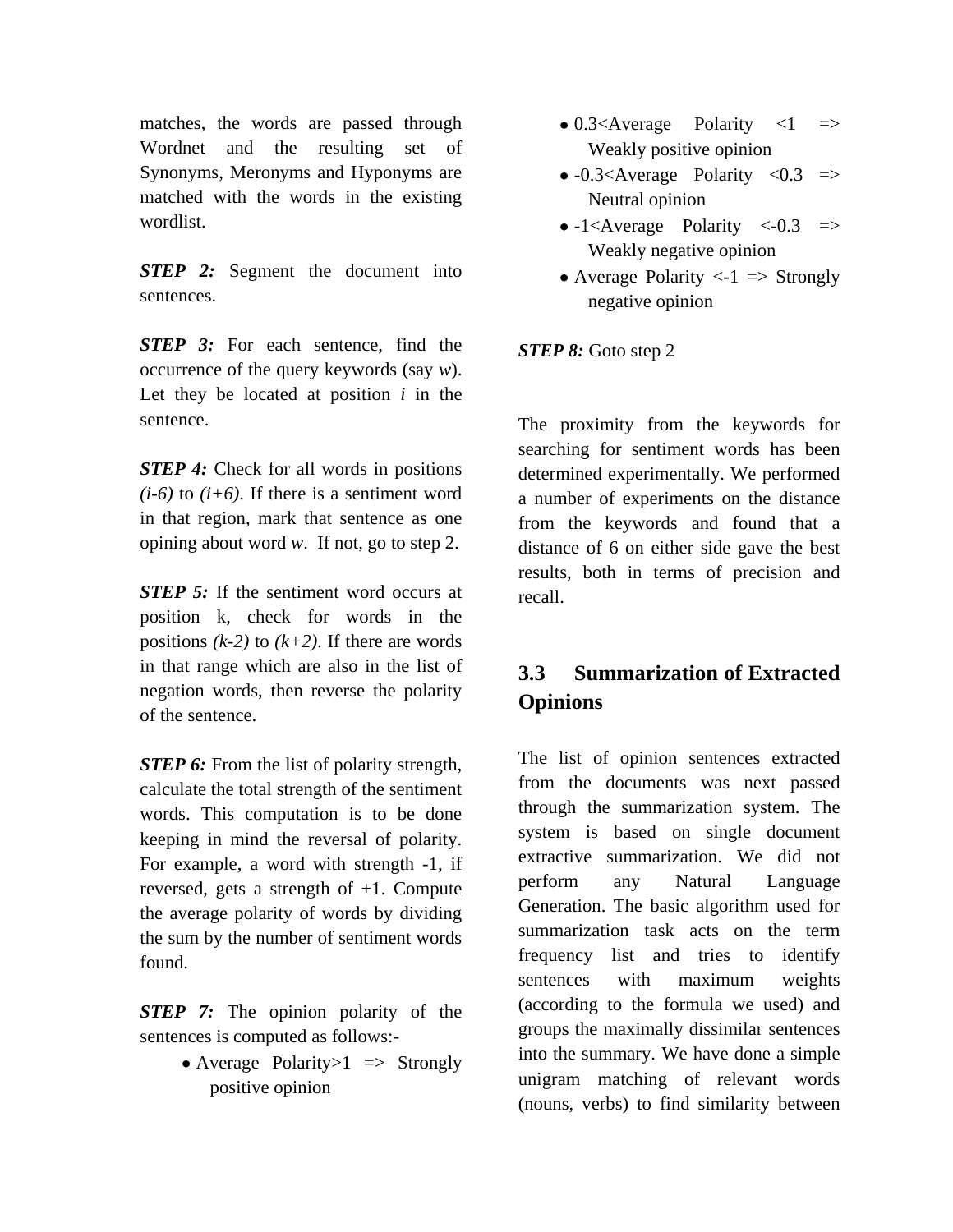any two sentences. Thus the summarizer also makes sure that there is no repetition of information in the final summary. The algorithm is as follows:-

- **1.** We prepare the Word Frequency list for the document without considering the stopwords.
- **2.** Following the following rules get a new document from the old one:
	- a. Find the noun and pronoun and link them first, if compatible, or else move back along the document to get a proper matching noun.
	- b. For a text within quotes, 'I' refers to the last personal noun before 'say','told','said' etc.
- **3.** Each sentence was given a weight based on the Word Frequency list. A threshold value was experimentally determined and all words with frequency above the threshold were considered determining the sentence weights.

For a sentence S, Weight= $W(S)$  $=\frac{1}{n}\sum_{i=1}^n w_i$ , where  $w_i$ =Frequency of term above the threshold.

**4.** We find the similarity between two sentences using a simple unigram matching. We defined a value Relation Coefficient (RC) to show the relative similarity between any two sentences. RC was defined as (Number of unigrams matched / maximum number of unigrams in any one of the two sentences matched).

Example:

 $S_1$ = My name is Tom Sawyer.

 $S_2$ =Tom is friends with Huck Finn. Here the matched unigrams are 'Tom' and 'is' .Length of  $S_1=5$ . Length of  $S_2=6$ . So,  $RC_{12} = (2/6) = 0.3333$ 

- **5.** We take the sentence with the highest weight. Let it be  $S_i$ .  $S_i$  is added to the summary list and removed from the sentence list. To reduce redundancy we removed any other sentence  $(S_i)$  with a RC value $>=0.5$  with  $S_i$ .
- **6.** If the sentence list does not become empty, we repeat from step #5
- **7.** We repeat step #1 to step #6, till we get the summary limit.
- **8.** Finally all the sentences in the summary list are rearranged according to their indexes in the original document to get the final summary.

This algorithm takes into consideration the information content in a sentence by the Term Frequency measure and also makes sure that there is no repetition of information by computing the RCs between the sentence pairs and selecting only the dissimilar sentences. In the end all the sentences in the summary are restructured on the basis of their index in the document with the assumption that this will keep the overall coherence intact to some level. It has  $O(n^2)$  space complexity and a time complexity of  $O(n^3)$  where n = The number of sentences in the document to be summarized.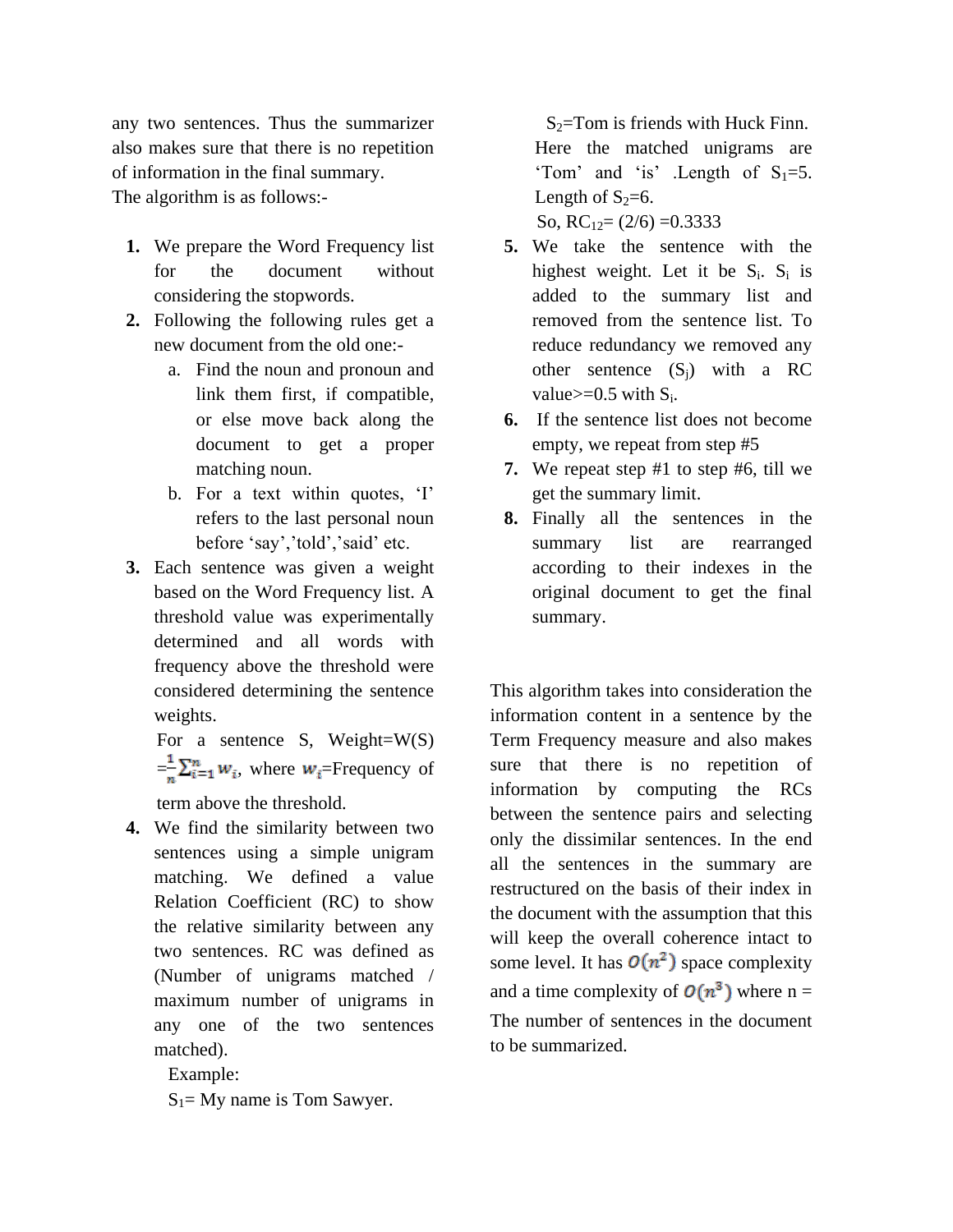### **4 Evaluation**

In the TAC 2008 Opinion Summarization task, we were provided with blog documents, "squishy list" questions, and optional answer snippets from the TAC 2008 Opinion QA task. For evaluation,

# **5 Conclusion And Future Work**

We submitted a single run for TAC 2008 opinion summarization task. Our system had two separate modules for opinion extraction and summarization. The TAC

| <b>Score Category</b>                               | Score for | <b>Highest Score</b> | Position/Rank of our |
|-----------------------------------------------------|-----------|----------------------|----------------------|
|                                                     | Our Run   | among 36             | run among the 36     |
|                                                     |           | evaluated runs       | evaluated runs       |
| Average Pyramid F-<br>score (beta= $1$ )            | 0.332     | 0.534                | 8 <sup>th</sup>      |
| Average score for<br>Grammaticality                 | 5.545     | 7.545                | $12^{th}$            |
| Average score for<br>Non-redundancy                 | 6.045     | 8.045                | $16^{th}$            |
| Average score for<br>Structure/Coherence            | 2.636     | 3.591                | 20 <sup>th</sup>     |
| Average score for<br>Overall<br>fluency/readability | 3.909     | 5.318                | $10^{\text{th}}$     |
| Average score for<br>Overall<br>responsiveness      | 4.364     | 5.773                | $q^{th}$             |

**Table 2:** Summary of Official TAC 2008 results

TAC considered summaries for 22 targets for each team run. Finally there were 36 evaluated runs. We present below brief information of the TAC Results for our run and it's comparison with other teams' performance.

2008 results for our system reflect that without proper implementation of sentence ordering, the coherence and grammar of the summary is not good. We used the rearrangement of the sentences as per the indexes in the original document to improve the fluency to certain extent. But this did not give us good results for coherence. A more extensive handling of